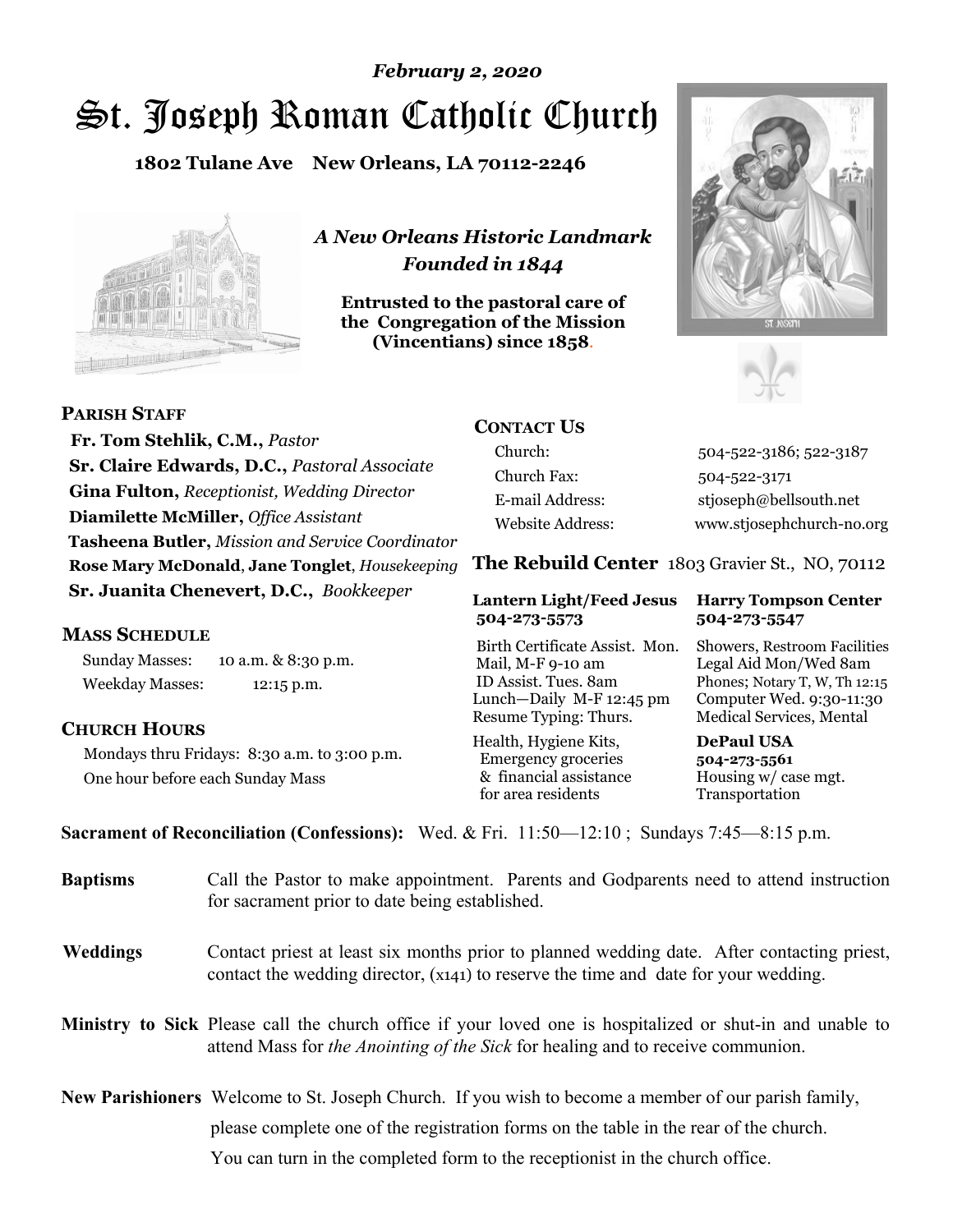## **The Presentation of the Lord February 2, 2020**



 **10:00 am St. Joseph Parishioners, Living & Deceased (John P. Cronin +)**

 **8:30 pm** *Pippy Sanders; Mabel Butler +; Joseph Morales, Jr. +; Lenny Manca +*

| Monday, February 3, 2020—St. Blase                              | <b>READINGS FOR THE WEEK</b> |                                       |
|-----------------------------------------------------------------|------------------------------|---------------------------------------|
| 12:15 p.m. Fritz Tripkovich                                     | Sunday,                      | <i>Feb 2</i> , One in Faith $\#1137$  |
| Tuesday, February 4, 2020-                                      | Monday:                      | 2 Samuel 15:13-14; Mk 5:1-20          |
| 12:15 p.m. Helen Helm +; Francesca & Raphael McCrary            | Tuesday:                     | 2 Samuel 18:9-25; Mk 5:21-43          |
| Wednesday, February 5, 2020—St. Agatha                          |                              | Wednesday: 2 Samuel 24:9-17; Mk 6:1-6 |
| 12:15 p.m. Henry Butler +; Patrick & Terry Kirn                 | Thursday:                    | 1 Kings 2:1-12; Mk 6:7-13             |
| Thursday, February 6, 2020-St. Paul Miki & Companions           | Friday:                      | Sir 47: 2-11; Mk 6:14-29              |
| 12:15 p.m. Sylvia Cortes +; Sr. Enid Storey                     | Saturday:                    | 1 Kings 3:4-13; Mk 6:30-34            |
| Friday, February 7, 2020—                                       | Sunday:                      | Is $58:7-10$ ; Ps 40;                 |
| 12:15 p.m. Lorraine Rodriguez +; Delphine M. Butler; Norby Dunn |                              | I Cor 2:1-5; Mt. $5:13-16$            |
|                                                                 |                              |                                       |

**YOUR PRAYERS ARE ASKED FOR THE FOLLOWING PARISHIONERS , WHO ARE IN NEED OF HEALING:** 

 Dorothy Alexander, Beatrice Augustin, Anthony Blaise, Clarke Bordelo, Lawrence & Mamie Brown, Angelle Campbell; John Caron, Julianna Chevalier; John & Kathleen Gebbia, Sylvia Daily-Powell, Joseph Delay, Terry Eggleston, Linda Elwood, Heather Faircloth, Frances Fiegler, Darrell & Ramona Ford, Donald Frazier, Mark Eiserloh, Shirley Gaither, Roselyn Hansen, Sarah Hollier-Watkins, Marvin Johnston, Jim Karam, Bill Kroetz, Ken Kussman, Nowell Lacking, Landy Lanza, James Leung, Andrew Marino, Sara Marino, Priscilla Martin, Karen McCoy, Hazel McMiller, Donna Moore, Maura O'Donovan, CHF, Tina Roderfeld, Bernie Saul; Pippy Sanders, Louise Sonnier, Mel & Gaspar Schiro; Theard Simms, Fr. Tom Stehlik, CM, Malcolm Taylor, Jane Tonglet, Fritz & George Tripkovich, Corliss Truhill; Georgiana Prevost, Marion Vaughn, Juanita Ware, Cathleen Ward, Warren Webster, Helen Wilson, Mary Willis, Lynn Williams, C & JA Slocum.

#### **SANCTUARY CANDLE AND MASS INTENTIONS**

 The Sanctuary Candle is burning this week to pray for the eternal rest of **Sylvia Cortes.** To reserve a date to burn the Sanctuary Candle in memory of someone or for a special intention, please call the church office (522-3186). The Sanctuary Candle offering is \$15 for one week. The offering for Mass intentions is \$5.00 per Mass.

## **Feast of the Presentation of Our Lord**

The Feast of the Presentation is among the most ancient feasts of the Church. Celebration of the feast dates from the fourth century in Jerusalem.

Traditionally, Candlemas had been the last feast day in the Christian year that was dated by reference to Christmas, as it follows that Nativity by forty days. It is another "epiphany" type feast as Jesus is revealed as the messiah by the canticle of Simeon and the prophetess Anna. It also fits into this theme, as the earliest manifestation of Jesus inside the house of his heavenly Father.

"Candlemas" is a northern European name for the festival because there had long been a procession with lighted candles at the mass on this day, reflecting Simeon's proclamation of "a light for revelation to the Gentiles", which, in turn, echoes Isaiah 49:6 in the second of the "servant of the Lord" oracles. Jesus is the "great light" revealed to the people who waited in darkness.

In popular traditions, whoever gets the baby Jesus in the King Cake on the Feast of the Epiphany (3 Kings) is to provide for this celebration. Some cultures take the baby Jesus out of the crib on this day and begin to dress him in colorful outfits as a physician or as the pope, a fisherman, one of the saints or as the patron of children.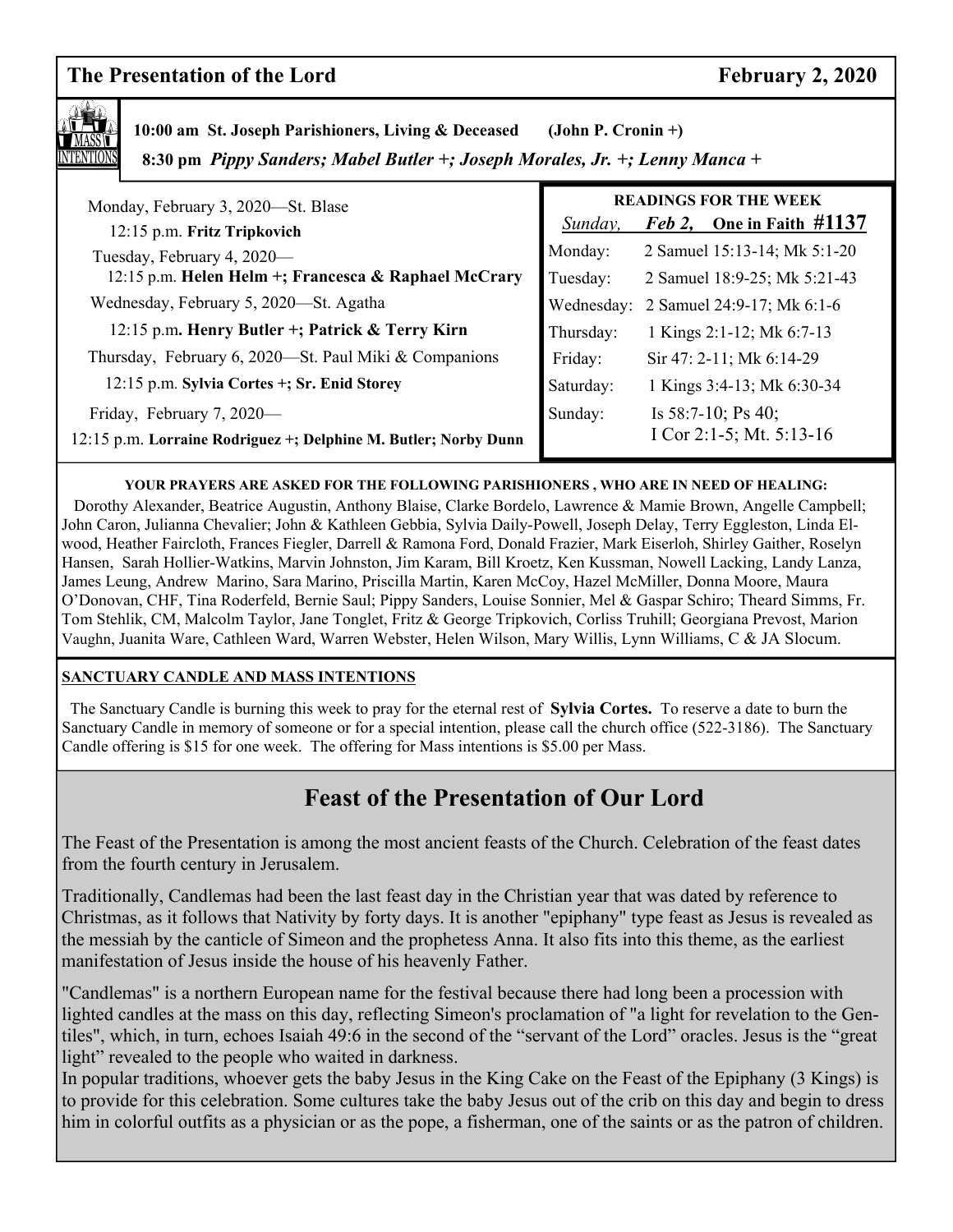**A light for revelation to all the nations, and glory for your people Israel. Luke 2:27**

*PARISH CALENDAR*  12 Feb. **Thursday** RCIA 6:30 pm, meets in the Chapel

## **TREASURE & STEWARDSHIP**

 **Sunday, January. 19 ……...\$ 3,619.00 Catholic Schools…………….. 853.00**   *Thank you for your generosity!* 

9 & 16 Feb**. Sunday** *Children's Liturgy* (10 am & 8:30 pm)

The **Mass for God's Special Children** will be celebrated today, Sunday, February 2 at St. Francis Xavier Church 444 Metairie Road, at 2 pm. Refreshments will be served after Mass. All are welcome.

Please **pray for the Catechumens** (those preparing to enter the Church): John, Michelle, Rick, Judy, Mindy, Jose, Deidra and Ken.

Human Trafficing Symposium Light in the Darkness will be held on February 8, 2020, from 9 am to 4 pm at the University of Holy Cross, 4123 Woodland Drive, New Orleans. Info / Registration: respectlife@arch-no.org



## **Pope Francis'** *Febuary* **Intention**

We pray that the cries of our migrant brothers and sisters, victims of criminal trafficking, may be heard and considered.

> **CONGRATULATIONS to: Ricky and Lindsey On the Baptism of** *Ellis Ann*

 *Thanks for supporting the Catholic Schools Special Collection*

## **TODAY'S READINGS**

**Malachi 3:1-4** Lo, I am sending my messenger.

**Psalm 24:7-10** Who is the king of glory? It is the Lord!

**Hebrews 2:14-18** Because he was tested through what he suffered, he is able to help those who are being tested.

**Luke 2:22-40** Behold, this child is destined for the fall and rise of many in Israel– to be a sign that will be contradicted.

## Anna and Simeon

The difference between Anna and Simeon provides a clue to Luke as a salvation historian, a chronicler of the mighty acts of God for his people through the ages. Yes, a messiah has arrived, as Simeon recognizes, but, as the prophetess Anna suggests, a new era, with a new and living voice of prophecy, has at the same time dawned. In this new era, the living voice of God will continue to speak about the messianic one. Anna is the first in a line of prophetic disciples who will speak about Jesus to all who were looking for the redemption of Israel. Luke's idea is that complete acceptance of the word of God, complete understanding of who Jesus is, and complete discipleship is not yet possible. This will come through the ministry of Jesus and particularly through the cross and resurrection.

### **CHARTER FOR THE PROTECTION OF CHILDREN AND YOUNG PEOPLE**

In response to the Charter for the Protection of Children and Young People from the United States Conference of Catholic Bishops, the Archdiocese of New Orleans continues to make the Hot Line available for anyone who has been hurt or sexually abused by anyone who works for the Church. The Hot Line continues to be available; the number is (504) 522-5019. In continuing our commitment to support and to heal, we invite and encourage individuals who have been hurt or sexually abused recently or in the past by clergy, religious or other employees of the Archdiocese to call our Hot Line and your message will be received confidentially by a mental health professional. Anyone can make a direct call during regular business hours to the Victims' Assistance Coordinator at (504) 861-6253.